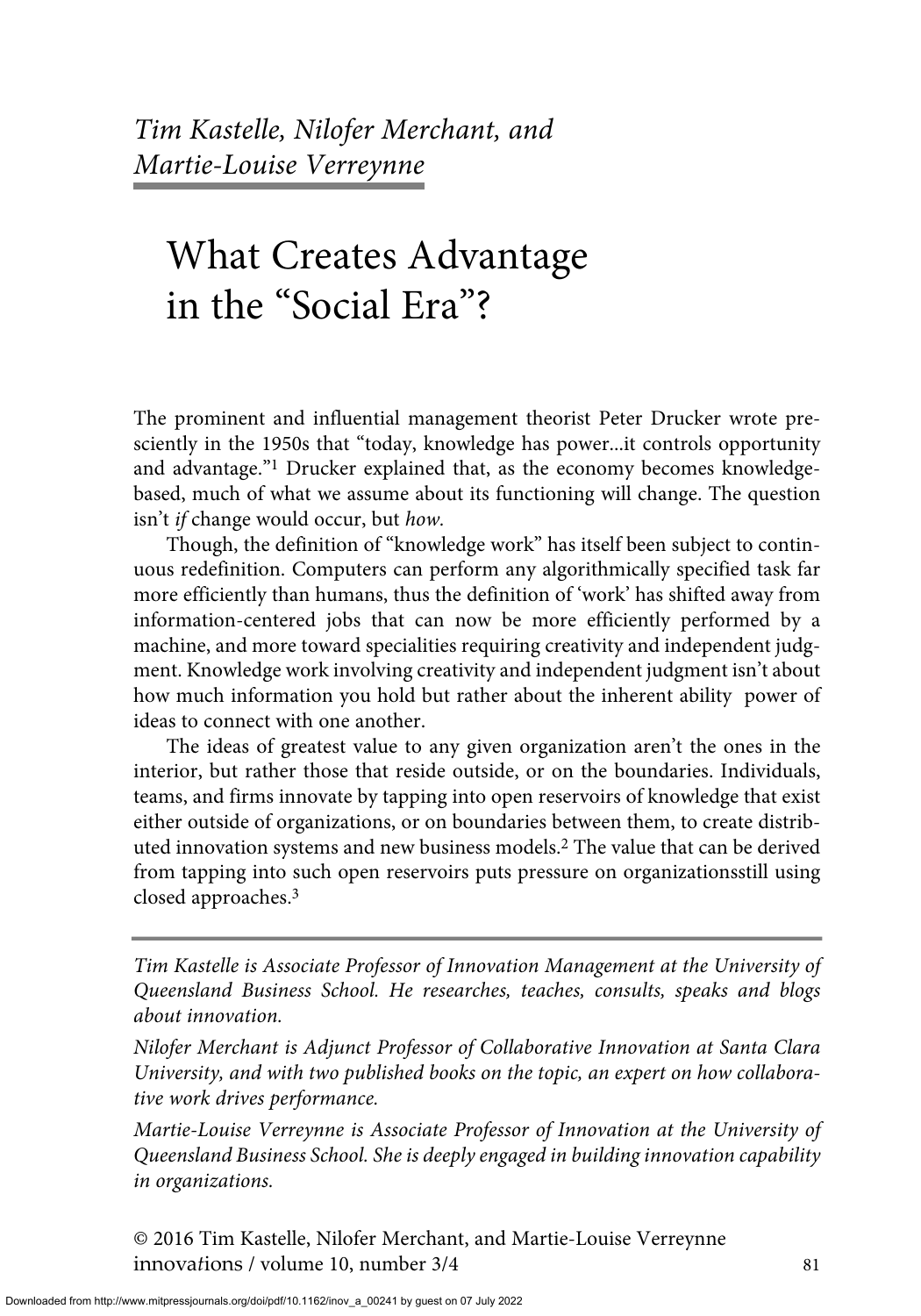#### *Tim Kastelle, Nilofer Merchant, and Martie-Louise Verreynne*

Differences in the ways companies take advantage of the free flow of ideas have led to a decline in the expected lifespan of competitive advantage, as demonstrated by McKinsey researchers Richard Foster and Sarah Kaplan, and further confirmed by research from The Deloitte Center for the Edge.4 Deloitte's research shows that the average lifespan of a firm on the S&P 500 has declined from more than 70 years in the 1930s to fewer than 12 years today. The default management literature offers two approaches to helping a firm succeed in such an environment: (1) more innovation and (2) a better strategy. However, the literature does not address a more fundamental opportunity: using the abundance of open and boundary-spanning information as a driver of organizational change. Recent data makes it clear what creates advantage now: being open to new ideas from nonobvious places.5 Realizing the potential of openness introduces a third-dimension into the creation of advantage. In this paper, we describe this particular dimension of inspiration, and how it interacts with both innovation and strategy, as they are conventionally understood.

#### METHODOLOGY

We seek a better understanding of the sources that offer advantage to individual performers during what one of the author's (Nilofer Merchant) calls the "Social Era<sup>6</sup>," the contemporary era of the Internet and its 21st century evolution. For this exloration, we used the questionnaire and interview methodology developed in 1991 by a research team at the Centre of Business Research at Cambridge University, a strategy that has since been used and improved by researchers around the world.

For this paper, we surveyed 2,097 firms in Australia, ranging across economic sectors, and varying in size from single-person firms to more than 45,000 employees. The questions we asked referenced such issues as firm performance, strategy, innovation, collaboration, and other factors that are important in evaluating how well a firm is performing. We studied these data to ascertain what drives growth and, more specifically, what successful firms do to drive their growth in the midst of a technology driven world.<sup>7</sup>

#### KEY QUESTIONS

To answer the question of what creates sustained market advantage, we first had to answer two other questions:

- **Innovation:** What are companies doing today in terms of innovation?
- **Strategy:** What categories of strategic action are firms taking?

We correlated the responses to these questions with each firm's performance metrics in order to identify the sources of advantage among those surveyed.

Research shows that strategy and innovation are important drivers of performance abounds, but we hypothesized that interactions between the two are more critical than either factor individually. It is this interaction that constitutes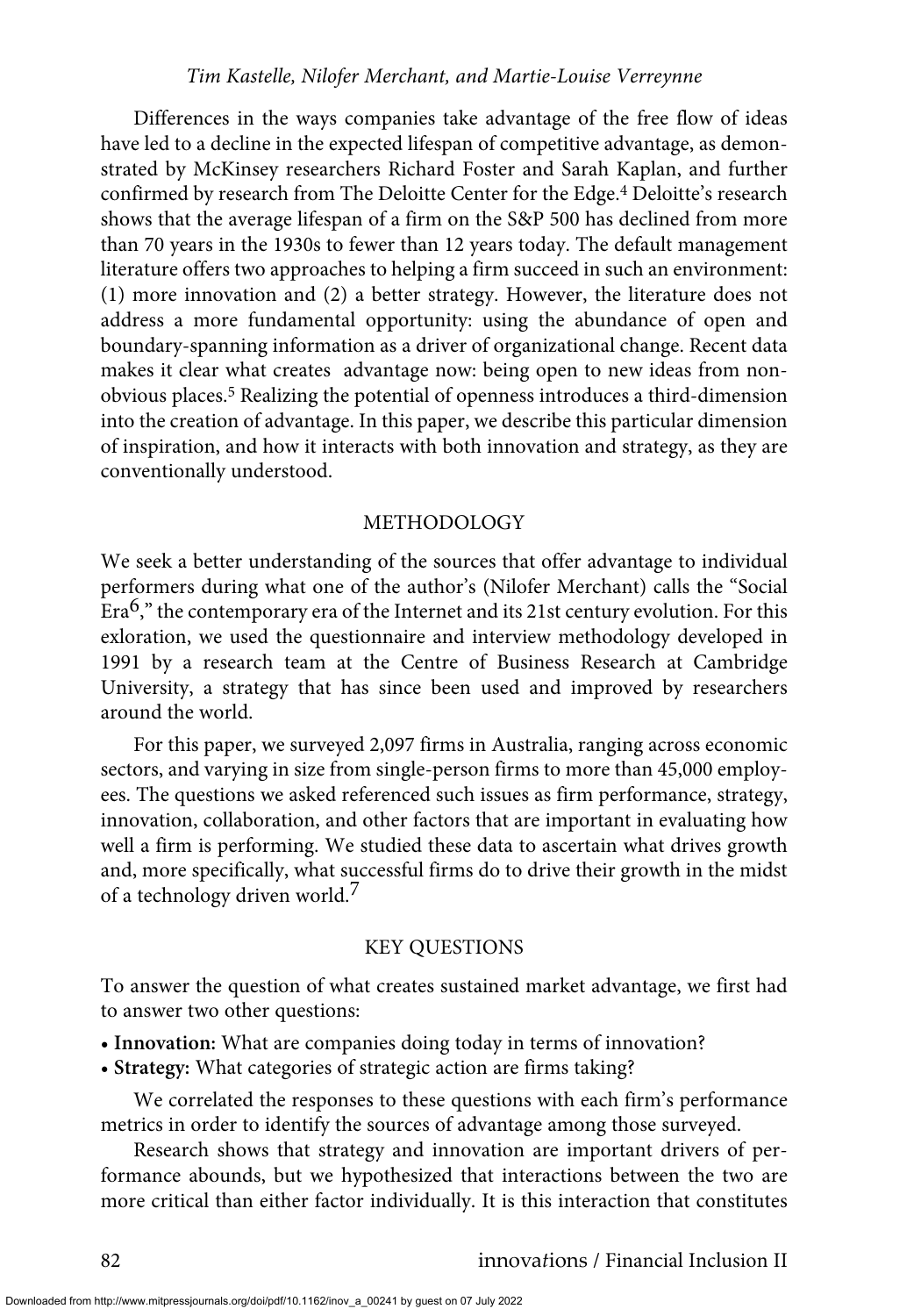the third dimension involved in accessing open information.

As we began our study, our first step was to divide up the firms along these two dimensions: strategy and innovation as depicted in Figure 1 below.

Our questionnaire first asked the participating firms about their primary intended sources of competitive advantage. They could choose any combination of 12 points of difference from competitors that we suggested to them. These included: low prices; product or service quality; creativity; and so on. We used factor analysis to reduce the many disparate variables into clusters of related variables. The results indicated that the most prevelant strategies for competitive advantage fell into one of the three categories below:

- **Low Cost**—The first group focuses on having lower production costs, and thus lower prices, than their competitors. Their business models are predicated on efficiency, which becomes the foremost priority for producers.
- **Customer Intimacy**—The second group strives to form close relationships with their customers. This gives them advantages in areas such as quality and service.
- **Best Product**—The third group takes a product leadership position. Their competitive advantage stems from their creative skills, emphasizing and pursuing quality design of products that satisfy customers' unmet needs. They distinguish themselves from the aforementioned groups by going to greater lengths to meet customers' needs.
- **No point of difference**—The fourth category consists of firms that make no significant distinction from their competitors. These firms either scored low on all the points of difference, or they had a combination of points that didn't match the three other categories.8

The clusters defined above summarize the *strategic/innovation intent of firms*.

In addition to the questions we asked these firms about how they distinguish themselves in their market spaces, we also asked them to evaluate their realized innovation outcomes against their initial innovation intentions.

In seeking these answers, we defined innovation outcomes in six different ways: producing new or significantly improved products; offering new or significantly improved services; developing new production, distribution, or supplychain methods; developing new ways to deliver existing services; and developing new business or management models. We used the results from this set of questions related to innovation outcomes to cluster the firms anew into three groups:

- **No Innovation**—One end of the spectrum, this group of firms did not generate any ideas that were new to the industry and thus were not innovative at all.
- **Some** the next group consisted of those in the middle, which innovated in one to four of the categories specified above.
- **High Innovation**—At the other end of the spectrum were the firms that innovated in five or all six categories, indicating they were highly innovative.

These clusters represent *innovation outcomes*.

In order to define how the combination of innovation and strategy drives suc-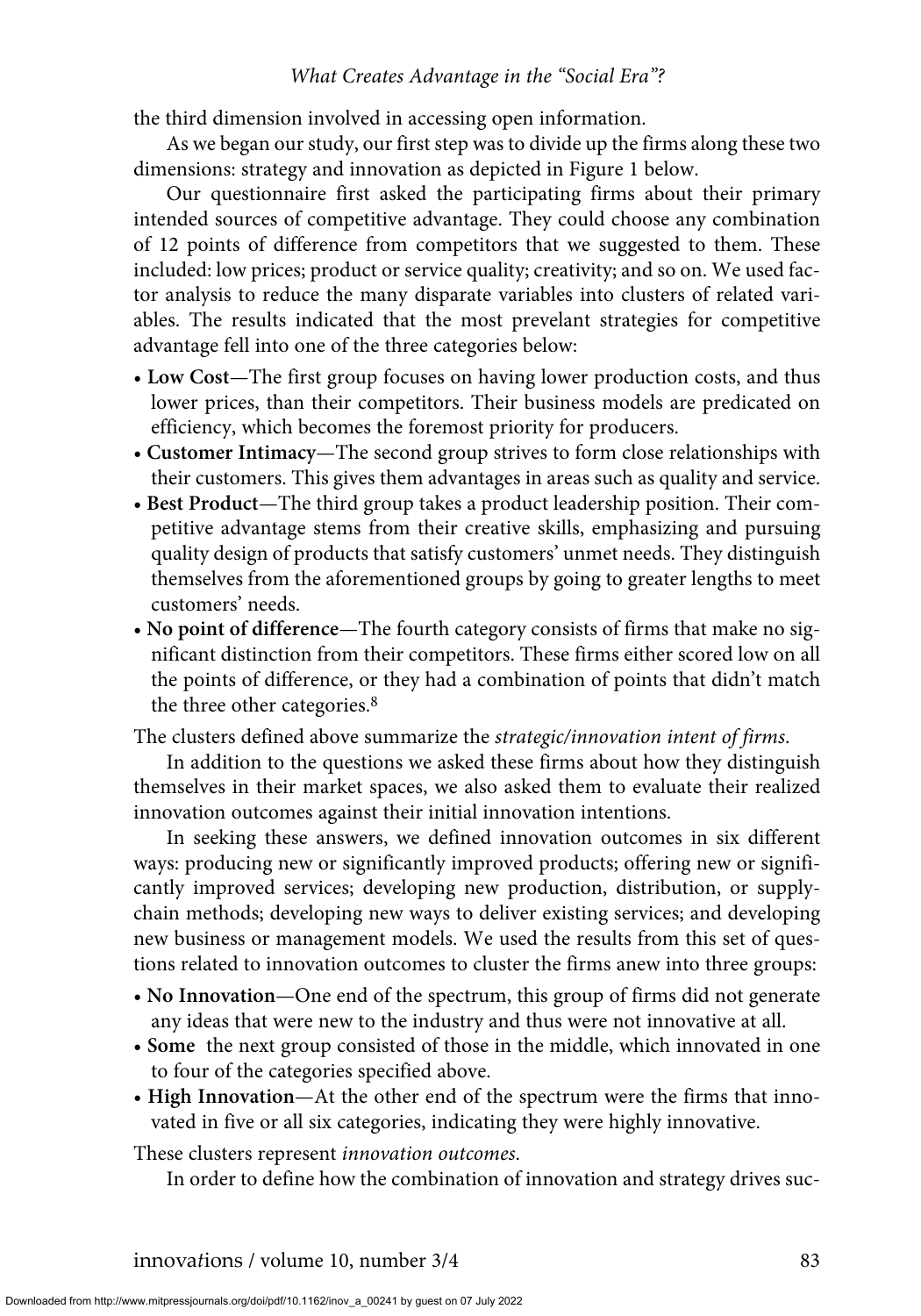| High<br>Innovation | 0%                               | 2%                   | 3%                  |
|--------------------|----------------------------------|----------------------|---------------------|
| Some<br>Innovation | 5%                               | 10%                  | 10%                 |
| No Innovation      | 12%                              | 17%                  | 9%                  |
|                    | Low Cost                         | Customer<br>Intimacy | <b>Best Product</b> |
|                    | No Point of<br><b>Difference</b> | 32%                  |                     |

Figure 1. The interaction of strategic/innovation intent and innovation outcomes of surveyed firms

cess, our research involved a third stage, for which we interacted the clusters defined by *strategic/innovation intent* with the clusters defined by *realized innovation outcomes*. We used the third stage to create what we call an Advantage Map. Figure 1 below shows how the firms in the sample were distributed across the clusters. The bottom row lists the three clusters of strategic/innovation intent: low cost, customer intimacy, and product leadership. The left hand column shows the three levels of innovation: none, some, and high. Firms with no clearly defined point of difference are at the bottom.

In addition to exploring the relationship between firm innovation/strategy intent and innovation outcome, we predicted how a firm's performance would increase using the Advantage Map. We rated the relationship between strategic/innovation intent and the innovation outcomes using a 0 to 9 rating scale, with 9 being the greatest expected increase in performance. The results are illustrated in Figure 2 below. Readers can find the elaboration on the process we used to determine these findings in the next section.

## KEY FINDINGS

# **Classification Predicts the Firm Performance**

To apply the Advantage Map, we had to first demonstrate how firms in the different groups performed in relation to other firms. We investigated each firm's performance using our questionnaire. Each firm was asked to indicate how satisfied they were with four indicators of their performance: finances, growth, market share, and customer satisfaction.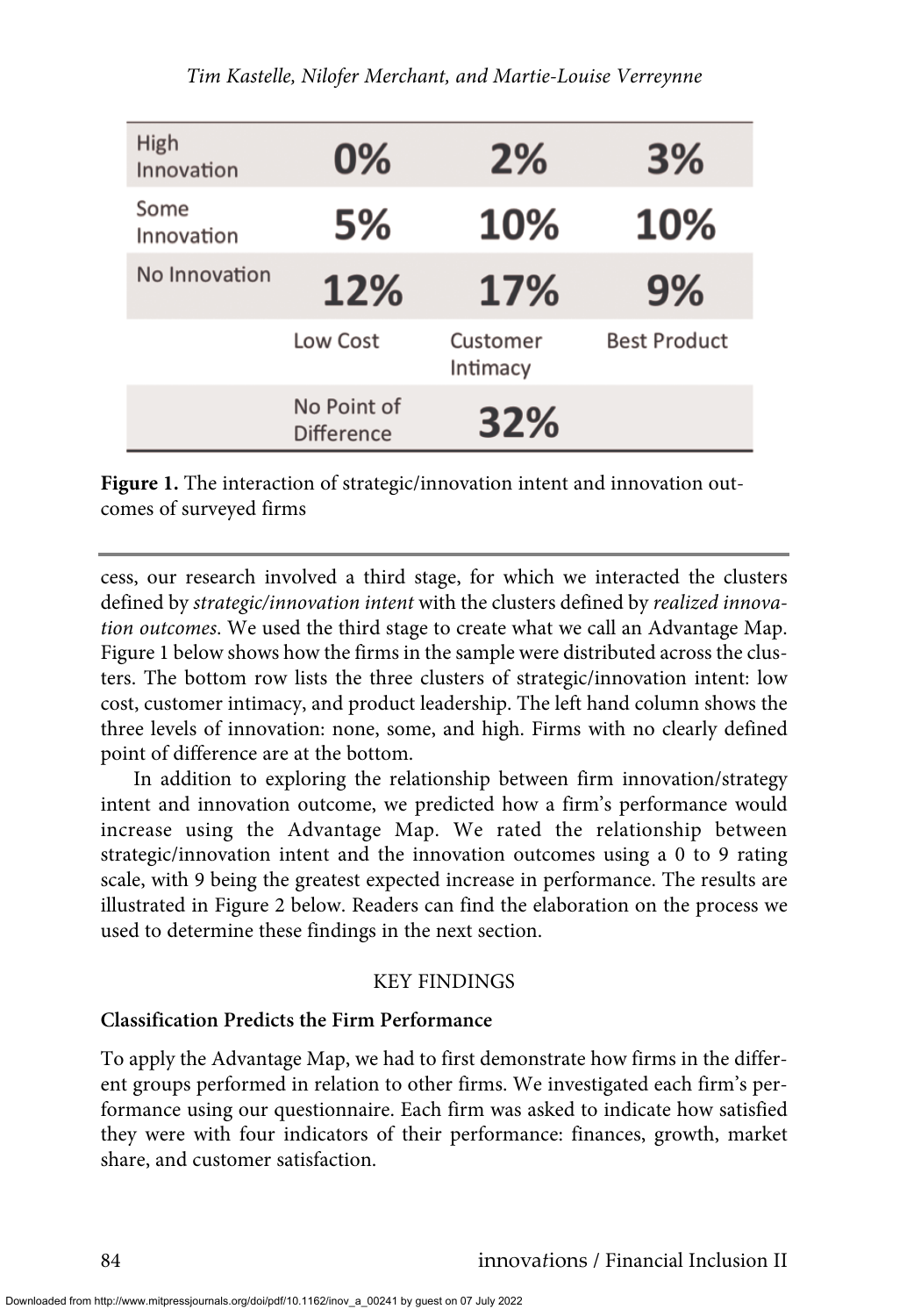| High<br>Innovation |                                  | 8                    | ч                   |
|--------------------|----------------------------------|----------------------|---------------------|
| Some<br>Innovation | 4                                | 5                    | 6                   |
| No Innovation      | 1                                | 2                    | З                   |
|                    | Low Cost                         | Customer<br>Intimacy | <b>Best Product</b> |
|                    | No Point of<br><b>Difference</b> | O                    |                     |

**Figure 2.** The Advantage Map classification of firms and expected performance

Each indicator also had sub-categories such as financial performance, which was measured by return on assets, gross profit margin, and profit per employee. Growth had four sub-categories, and each of the other indicators had two. All of these added up to one variable for performance.

To understand the relationship between performance and these indicators, we used regression analysis to test what factors correlated with the observed performance difference. We included variables like firm age, size, industry; several types of collaboration; and the firm's location on the Advantage Map. We found that this set of variables offered relatively substantial explanation for the variation in firm performance. We also concluded that the strongest driver of high performance is the firm's position on the Advantage Map (i.e. the interaction between strategic/innovation intent and the innovation outcomes).

As a next step, we compared the performance of firms in each group within the Advantage Map against the performance of the firms that had no strategy. For example, we compared the results of the low-cost strategic/innovation intent and the no innovation outcome with the performance indicators outlined above. Simultaneously, we analyzed the relationships between the other clusters and groups. We set the baseline average of reported performance for the firms with no strategy as equal to 1, and then compared the performance of all the firms in all the other groups to the no strategy group. Figure 3 below shows the results.

Firms with low cost strategic/innovation intent combined with no innovation outcomes had performance levels about 10 percent better than the baseline, whereas the performance of those with best product strategic/innovation intent and high innovation outcomes were 37 percent better.

It is important to note that, overall, firms in all categories on the Advantage Map outperformed the firms with no clear strategic/innovation intentions.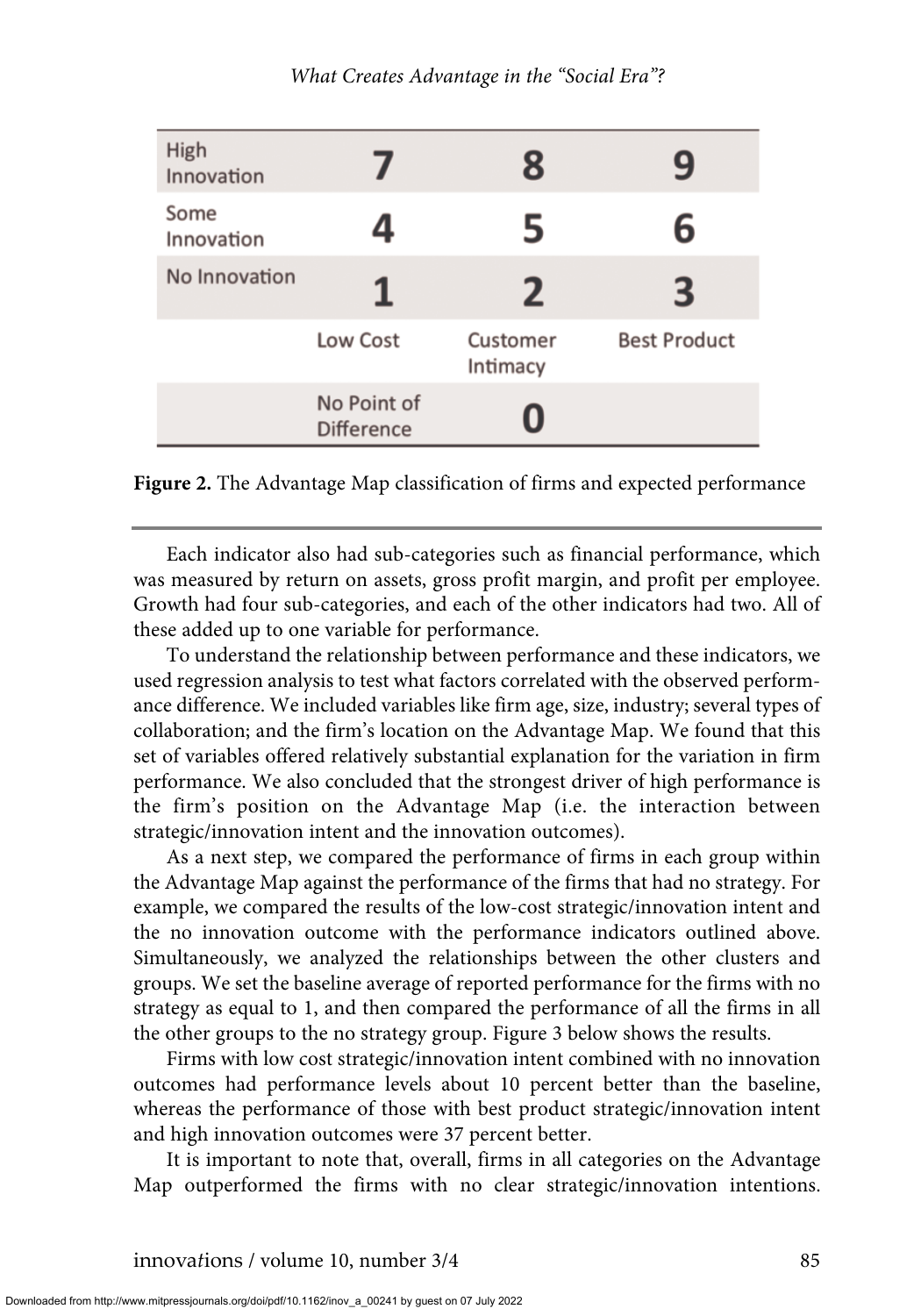| High<br>Innovation | 0.84                             | 1.20                 | 1.37                |
|--------------------|----------------------------------|----------------------|---------------------|
| Some<br>Innovation | 1.14                             | 1.12                 | 1.25                |
| No Innovation      | 1.10                             | 1.09                 | 1.23                |
|                    | Low Cost                         | Customer<br>Intimacy | <b>Best Product</b> |
|                    | No Point of<br><b>Difference</b> | 1.0                  |                     |

**Figure 3.** The relationship between firm performance indicators and the Advantage Map groups

Unsurprisingly, firms with a well-developed and coherent strategy are more innovative using this methodology. Similarly, those with greater intent have better innovation outcomes and performance.

Categorizing firms according to their different approaches to strategy and innovation demonstrates that these differences among the millions of different producers in any economy are the primary drivers of market performance.

In sum, we found that this set of variables explains the majority of the variation in marketplace performance, and that the strongest indicator of high performance is where the firm is situated on the Advantage Map.

## **The Advantage Map in Context**

These findings reinforce an important point: over time, the features or perks that provide advantage in one era become baseline requirements in the next. New forms of advantage do not replace the old, but rather accumulate through ideas. Traditional ways of understanding of advantage—capital intensity and economies of scale, for example—still matter. They alone, however, are no longer sufficient when it comes to achieving the highest performance levels. There is now a new source of advantage: the use of extended networks of ideas.

As the "what" of the economy changed over time, so has the "how" of organizational models<sup>9</sup>. Technological change consistently drives the development of new business models, and has made collaboration a crucial part of economic production.10

For each era, there has been an optimal business model that provides advantage. (See Table 1.)At each inflection point, including the existing economy, the basis for advantage has changed. In the colonial era, government played the larger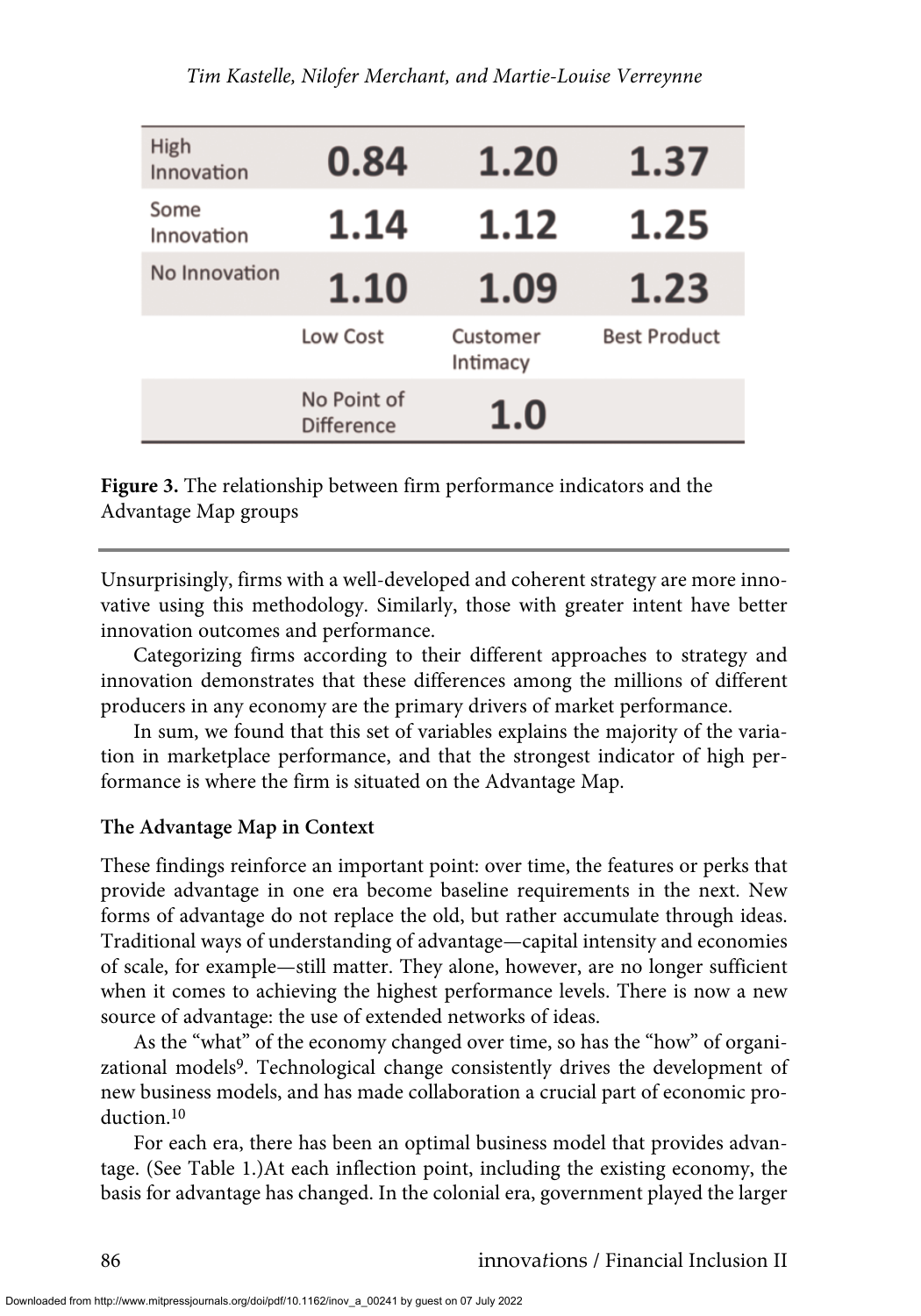| Time          | Era         | <b>Business Form</b>   | Advantage                  | <b>Finance</b>                                                         |
|---------------|-------------|------------------------|----------------------------|------------------------------------------------------------------------|
| 1600-<br>1850 | Colonial    | Multi-national         | State-granted<br>monopoly  | Government                                                             |
| 1850-<br>1900 | Industrial  | Robber barons          | Land, labor,<br>capital    | Business banks                                                         |
| 1900-<br>1950 | Production  | Large<br>Manufacturing | Efficiency and<br>scale    | Stock market                                                           |
| 1950-<br>1990 | Competitive | Conglomerates          | Differentiated<br>Strategy | Institutional<br>investors                                             |
| 1990-??       | Social      | Networks               | Ideas                      | Angel, Venture, or<br>Community Capital<br>(IndieGogo,<br>Kickstarter) |

**Table 1.** The Evolving Relationship Between Business Form and Advantage

role by offering monopolies to those who created infrastructure. Then, the industrial era shifted the economy to advantage those who could get access to capital. The 20th century was divided into compatible strategies: first for firms who found efficiencies and next for those that focused on differentiation.

Today, three factors govern whether or not your organization succeeds: 1) how well you *manage* the performance of the firm given certain resources, 2) whether you provide the *best* products and/or services in the marketplace, and 3) at a framework level, whether you take advantage of the rules that frame how to create value in the marketplace. In other words, if you are playing by the old rules in a new context, no amount of good strategy and management will yield an optimal outcome.

As economist and historian of technology Carlota Perez observed: "An adequate set of institutions is needed to complement, shape and guide the transformations that take place in the economic sphere. Yet, it cannot be a blissful return to what worked in the previous paradigm; it must be the complex design of what will work with the new one … Each technological revolution does then indeed lead to a 'new economy'."11

The inevitable shift here has indeed happened—the basis of firm advantage has changed.

In previous eras, competitive advantage demanded that a firm lock up their resources, and position itself to create a unique ability to serve specific consumer needs. Today, in the Social Era, the advantage a firm can gain is its collaborative capacity to contribute to shared work. And, ultimately, this era's necessary collaboration between strategy and innovation is driven by the firm's community and purpose.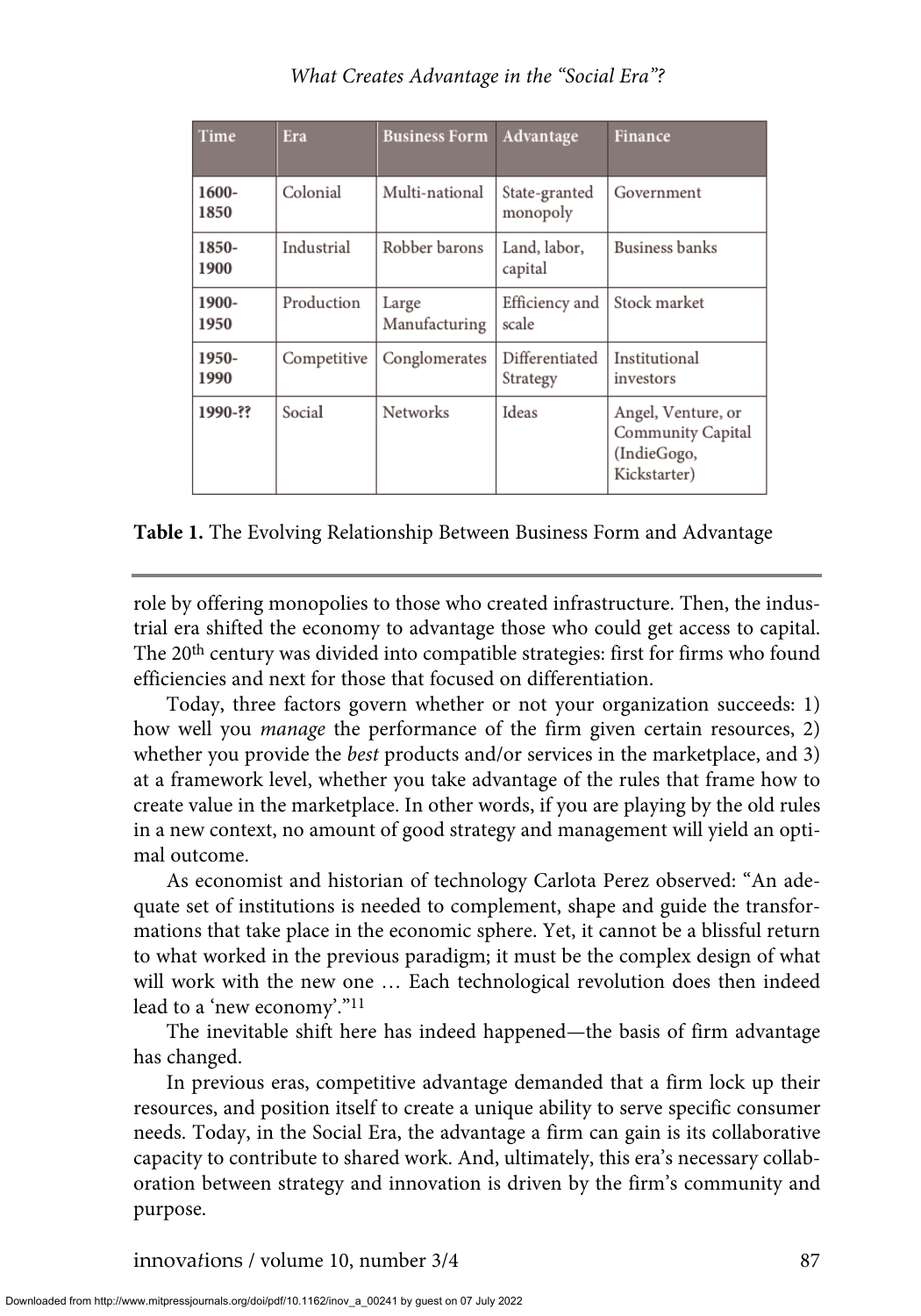#### *Tim Kastelle, Nilofer Merchant, and Martie-Louise Verreynne*

Community includes how a firm interacts within its institution and the way it engages its core stakeholders across its networks. Purpose is the main mission and existence of a firm.

#### **Implications in the Social Era**

We have observed the economy move from one where centralized organizations initiated value creation to one where that same value creation develops with the help of multiple outside, contributing networks. This tectonic shift means that all modern industries now have a different source of advantage. We have seen this documented in examples starting in the 1990s, when influencers enabled innovation platforms as business models, and continued to what we see today in the Social Era with crowdsourcing, open innovation and business models.

The Social Era will reward those organizations that realize they shouldn't create value alone. If the industrial era was about *building* things, the social era is about *connecting* things, people, and ideas.

Platforms are one well-documented mode of connecting people, but they get an undue focus. The key is not to rely solely on techonlogy for idea connection, but to utilize the new efficiencies in creating connection. Those that understand the new "how to succeed in the new market conditions" can take advantage of shifting forms of advantage and thus maximize gains.

#### **Advantage, not Competitive Advantage**

We are explicit in using the language of advantage vs. competitive advantage. Advantage is the broader category, as "a condition or circumstance that puts one in a favorable or superior position." The factors that enable advantage in social times will in turn allow for success in the following areas as well:

- Get new ideas, which still fit the organizing principles.
- Gather based on need. Not everyone/every idea needs to be in, or stay in same construct.
- Galvanize ideas into reality without having to check back in.

These are inherent advantages that collaborative/social constructs produce, rather than some of the tensions that competitive/comparative ones create.

#### **Which Community for You**

The first consideration for every organization should consider is not *if* community matters, but *how it matters*. Community exists in many forms. Communities can be engagement, reciprocal, or participatory. The determination each corporation must make is which of those communities will be most applicable for its unique strategy.

Today, power can come from the way you work *with* others, such as one party offering a platform to the multitude of creators or when you ask others to co-create with you. It involves a recognition that there is a natural division and distribution of strengths, and that different platforms can make each other stronger.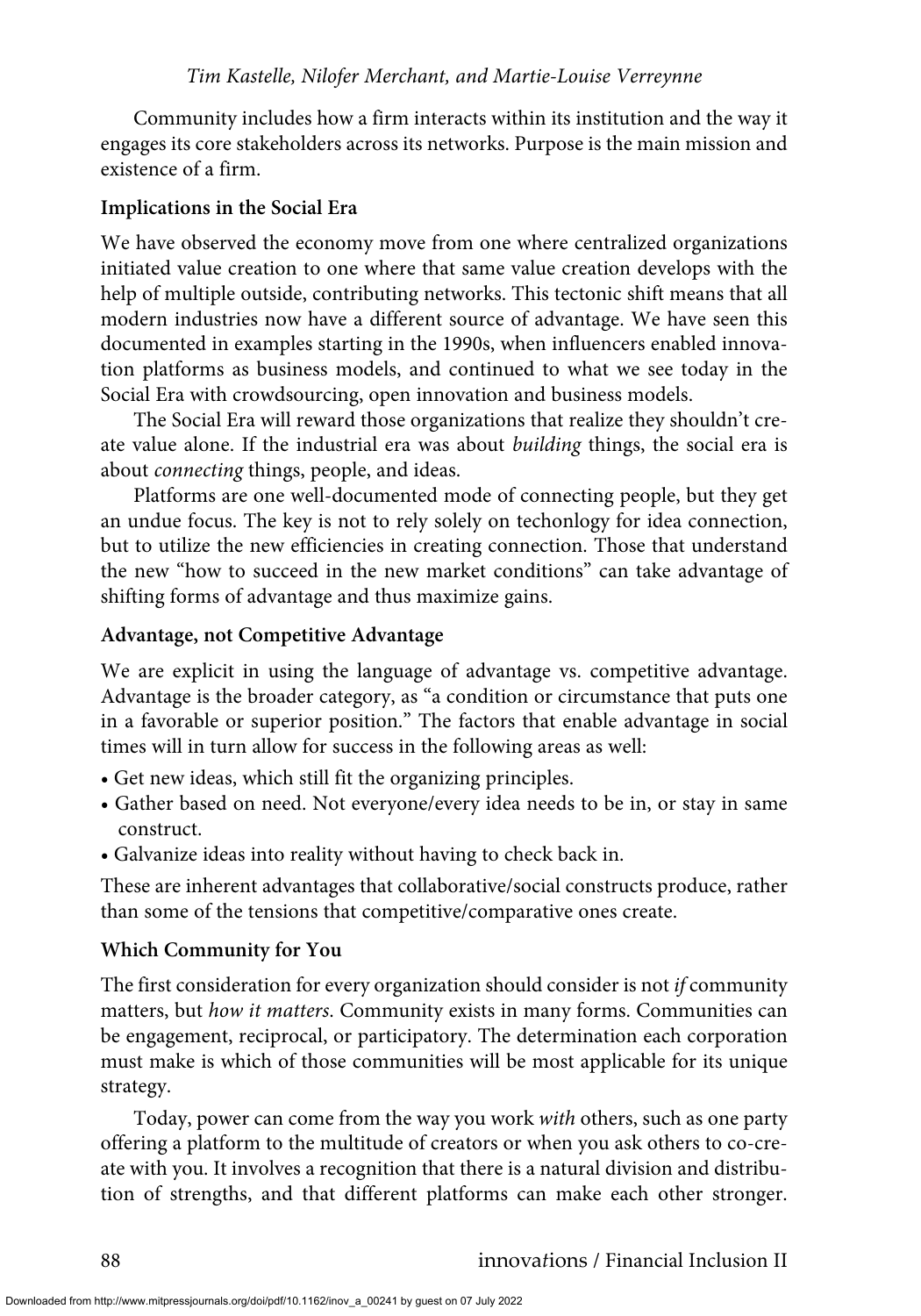Consumers, traditionally considered as value exchangers or extractors, are now seen as a source of value creation and advantage with the ability to give feedback on a number of different platforms.

Community constructs can share varying degrees of power between the participants but it's clearly no longer simply a one-way direction. It is an exchange. The key is really this: When community invests in an idea, it also co-owns its success.

## **Marginal Ideas Are Key**

Anyone—without preapproval or vetting or criteria—can create and contribute. In fact, it is crucial that they do. Recent research<sup>12</sup> of 166 science challenges involving 12,000 scientists shows that novel ideas come from "marginality"—a source of different perspectives and heuristics, play an important role in performance. This idea inclusion— across ages, genders, geographies, cultures, sexual orientation, and all the other ways in which new ways of thinking can manifest —is essential for solving new problems as well as integral in finding new solutions to old problems.

The element starts with celebrating each human and, more specifically, something Nilofer Merchant recently termed "onlyness.*"* Onlyness recognize that *each* of us stands in a spot that fits only them, and is a function of history and experiences, visions and hopes. That unique point of view is the genesis of new ideas, the ones that challenge the *status quo*, or improve upon the existing condition. The more traditional formulation of the source of ideas was considered "talent". Talent, however, was often credential-dependent. We relied on gates to determine just whose ideas were worth considering as valid contributions. The evaluation of the value of an individual's ideas was cost-effective method to sort. But, in time we have fount that this reliance on certain ideas and the exclusion of others often measured the wrong things. For example, research consistently shows that SAT scores are more a function of socioeconomic background than talent. Still, SAT scores often serve as qualifying factors to advanced education, and thus to the networks and credentials that students gained in those institutions. Now, it is more commonly accepted that actual capability can come from anywhere, because each of us is standing in a spot no one else stands in, a function of our history and experiences, visions and hopes. And from that place, we create: not because of our accolades but because "we" see something no one else can see. Thus onlyness is an advancement on the idea of talent. Oftentimes, talent is defined as those with a specific degree or experience conferred by others, when onlyness points to inherent capacity. Those can overlap, of course but if you are the one to enable onlyness in your efforts, through systems and leadership, then you draw on the fuller potential of what exists.

# **Community is not a free-for-all**

Sometimes community leaders create constructs with chaos. They do so without understanding how to overlay these constructs to their "structure". Given the

innova*t*ions / volume 10, number 3/4 89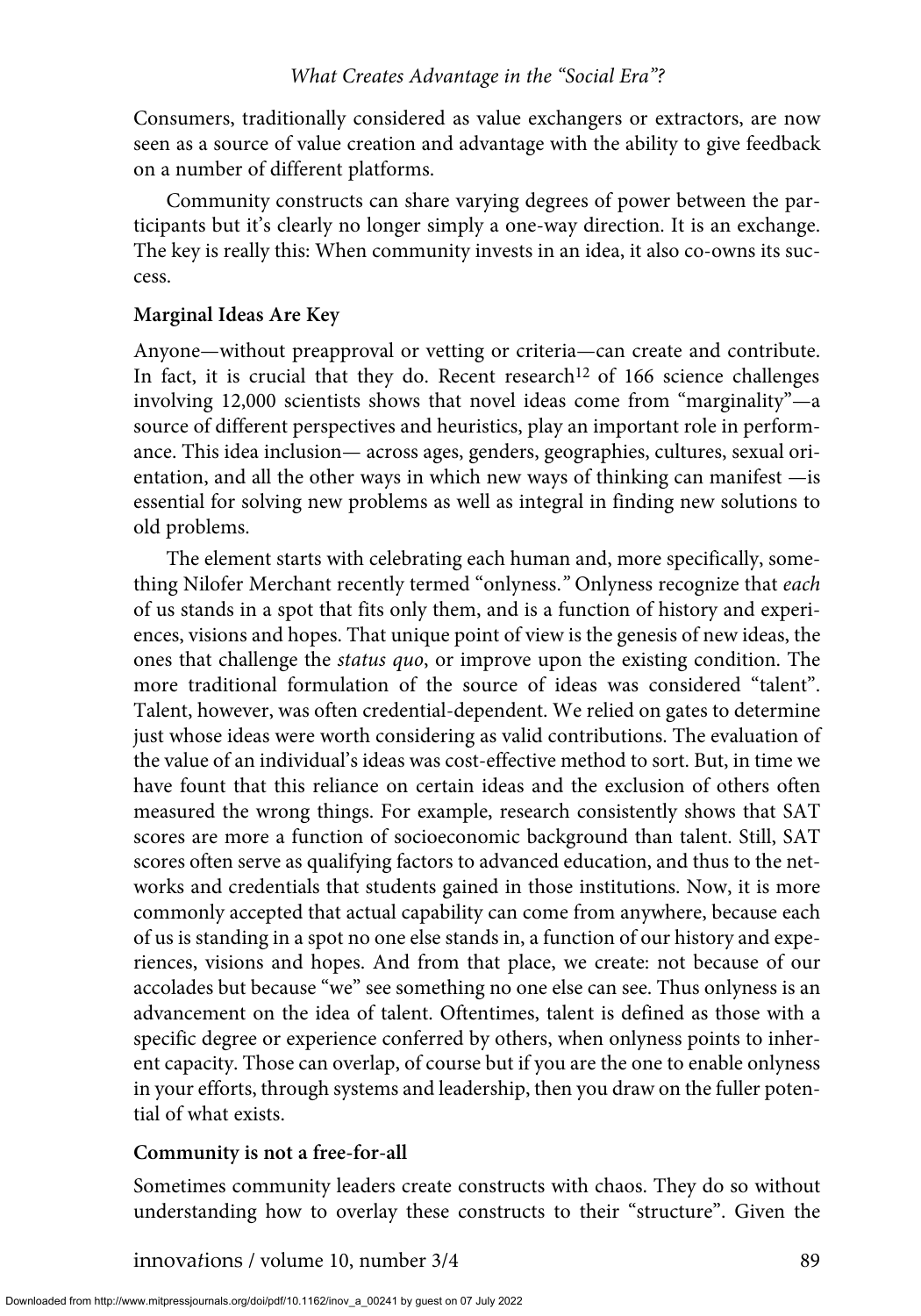research, we confirm that community works when it is "controlled" by purpose. Community without purpose *is* chaos. Purpose without community is simply passion. Similar to the necessary combination of strategy and innovation for market success, the intersection of community and purpose allows scale to happen. This effective intersection is the net finding of this research.

In previous eras, simply getting your strategy right created an advantage. In the Social Era, though, honing your strategy right only moves you from the 'No Advantage' region of the map into the first or second row. What causes the big jump in performance, that *extra 30% increase or more*, is combining community (ideas of many) and purpose (yet aligned to your mission). That's the recipe for the giant leap to the top of the map.

Shared purpose aligns people together as a community to build something. As we've already described, networks and communities connect independent of, and outside, the boundaries of an organization. Purpose is important in the social era for several reasons. Where once an organization served as a necessary and vital structure, or architecture that gave people together effectively, purpose today appears to be a new scaling construct. The governing principle of purpose allows several constructs to shift:

- -Authority shifts from *assigned* responsibility to *onlyness*. Purpose brings out the best people.
- -Legitimacy, shifts from "officially" sanctioned, to be about shared commitment to a common goal. Purpose brings out the best *in* people and the best people.
- -And, accountability is created by transparency, because peers can review and enforce guidelines so that the collective stays aligned by purpose.

These three shifts, all movements toward collaboration and utilizing networks outside immediate reach, show how purpose now becomes the organizing principle and the thing that creates focus and alignment. Combined, these key shifts are that community + purpose is the next generation way of creating advantage. Evidence proves that collaborative models are important to innovation or purpose, acting as a meaningful differentiator in the marketplace, what we're seeing is that these two elements form together to strategically offer a new angle on advantage.

## **CONCLUSION**

As in prior eras, new sources of advantage will build on the previous foundations of advantage, which are now uniform baseline requirements. While competitive advantage once was the crucial element to companies, achieving that goals no longer gives market participants the cutting edge in achieving their highest performance. Now, a competitive advantage is just the baseline. Community and purpose are the new sources of advantage in the Social Era.

<sup>1</sup> See Drucker (2006) *The Effective Executive,* New York, NY: Harperbusiness Essentials for the most recent edition of this book.